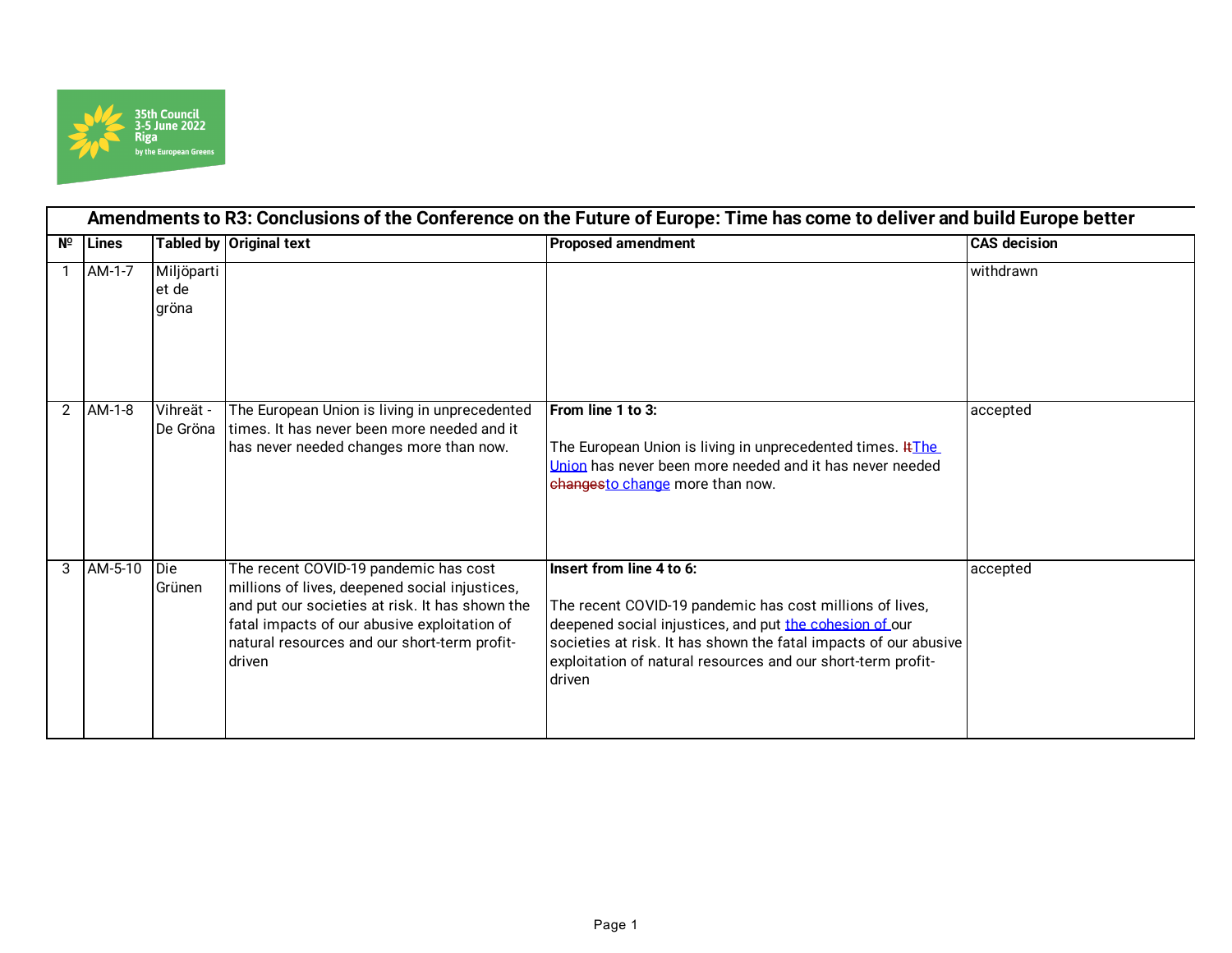|   | AM-6-1  | Die<br>Grünen         | injustices, and put our societies at risk. It has<br>shown the fatal impacts of our abusive<br>exploitation of natural resources and our short-<br>term profit-driven model. It has shown even<br>more clearly the unsustainability of our trade<br>models  | Insert from line 5 to 7:<br>injustices, and put our societies at risk. It has shown the fatal<br>impacts of our abusive exploitation of natural resources and<br>our short-term profit-driven economic model. It has shown<br>even more clearly the unsustainability of our trade models            | accepted |
|---|---------|-----------------------|-------------------------------------------------------------------------------------------------------------------------------------------------------------------------------------------------------------------------------------------------------------|-----------------------------------------------------------------------------------------------------------------------------------------------------------------------------------------------------------------------------------------------------------------------------------------------------|----------|
| 5 | AM-7-1  | Vihreät -<br>De Gröna | abusive exploitation of natural resources and<br>our short-term profit-driven model. It has shown<br>even more clearly the unsustainability of our<br>trade models and of the underfinancing of<br>public services. It has shown how vital<br>European      | From line 6 to 8:<br>abusive exploitation of natural resources and our short-term<br>profit-driven model. #The pandemic has shown even more<br>clearly the unsustainability of our trade models and of the<br>underfinancing of public services. It has shown how vital<br>European                 | accepted |
| 6 | AM-8-10 | Vihreät -<br>De Gröna | model. It has shown even more clearly the<br>unsustainability of our trade models and of the<br>underfinancing of public services. It has shown<br>how vital European coordination and solidarity<br>are, and how there will be no just recovery<br>without | From line 7 to 9:<br>model. It has shown even more clearly the unsustainability of<br>our trade models and of the underfinancing of public services.<br>It has These past years have shown how vital European<br>coordination and solidarity are, and how there will be no just<br>recovery without | accepted |
| 7 | AM-9-9  | EGP<br>e              | and of the underfinancing of public services. It<br>Committe has shown how vital European coordination and<br>solidarity are, and how there will be no just<br>recovery without them.                                                                       | Insert from line 8 to 10:<br>and of the underfinancing of public services. It has shown how<br>vital European coordination and solidarity are, and how there<br>will be no just and feminist recovery without them.                                                                                 | accepted |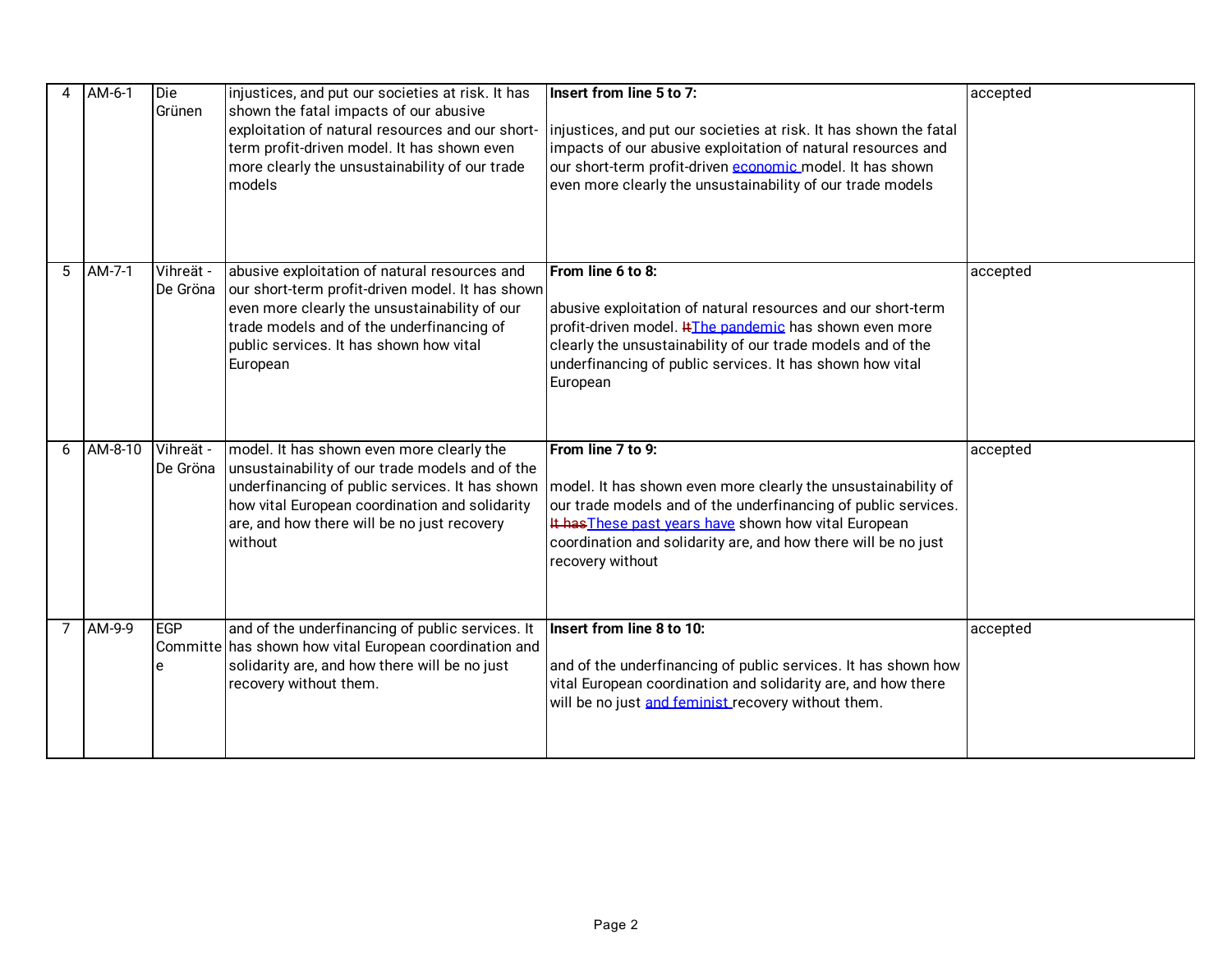| 8  | AM-13-1 | Die<br>Grünen                                    | As we were progressively recovering from this<br>crisis, Vladimir Putin's regime conducted an<br>aggressive, imperialistic and unjustifiable fully-<br>fledged invasion of Ukraine - a war against a<br>sovereign and democratic country and a war<br>against                                                                                    | Insert from line 12 to 14:<br>As we were progressively recovering from this crisis, Vladimir<br>Putin's regime conducted an unprovoked aggressive,<br>imperialistic and unjustifiable fully-fledged invasion of Ukraine<br>- a war against a sovereign and democratic country and a war<br>against                                                                                                                                                                          | accepted        |
|----|---------|--------------------------------------------------|--------------------------------------------------------------------------------------------------------------------------------------------------------------------------------------------------------------------------------------------------------------------------------------------------------------------------------------------------|-----------------------------------------------------------------------------------------------------------------------------------------------------------------------------------------------------------------------------------------------------------------------------------------------------------------------------------------------------------------------------------------------------------------------------------------------------------------------------|-----------------|
| 9  | AM-13-2 | Vihreät -<br>De Gröna                            | As we were progressively recovering from this<br>crisis, Vladimir Putin's regime conducted an<br>aggressive, imperialistic and unjustifiable fully-<br>fledged invasion of Ukraine - a war against a<br>sovereign and democratic country and a war<br>against the core values of the European Union.<br>This war is showing at the greatest cost | From line 12 to 15:<br>As we were progressively recovering from this crisis, Vladimir<br>Putin's regime conducted an aggressive, imperialistic and<br>unjustifiable fully-fledged invasion of Ukraine - a war against a<br>sovereign and democratic country and a war-illegal war of<br>aggression against Ukraine - an attack against a sovereign<br>and democratic country and against the core values of the<br>European Union. This war is showing at the greatest cost | accepted        |
| 10 | AM-14-1 | Die<br>Grünen                                    | conducted an aggressive, imperialistic and<br>unjustifiable fully-fledged invasion of Ukraine -<br>a war against a sovereign and democratic<br>country and a war against the core values of<br>the European Union. This war is showing at the<br>greatest cost                                                                                   | From line 13 to 15:<br>conducted an aggressive, imperialistic and unjustifiable fully-<br>fledged invasion of Ukraine - a war against a sovereign and<br>democratic country and aan unlawful war against the core<br>values of the European Union. This war is showing at the<br>greatest cost                                                                                                                                                                              | falls with AM 9 |
| 11 | AM-16-1 | FA Group<br>in the<br>European<br>Parliame<br>nt | Greens/E the core values of the European Union. This war Insert from line 15 to 17:<br>is showing at the greatest cost the need for a<br>independence, energy transition and a more<br>united European Union on the global stage.                                                                                                                | Common Foreign and Defence Policy, fossil fuel the core values of the European Union. This war is showing at<br>the greatest cost the need for a more effective Common<br>Foreign and Defence Policy, fossil fuel independence, energy<br>transition and a more united European Union on the global<br>stage.                                                                                                                                                               | accepted        |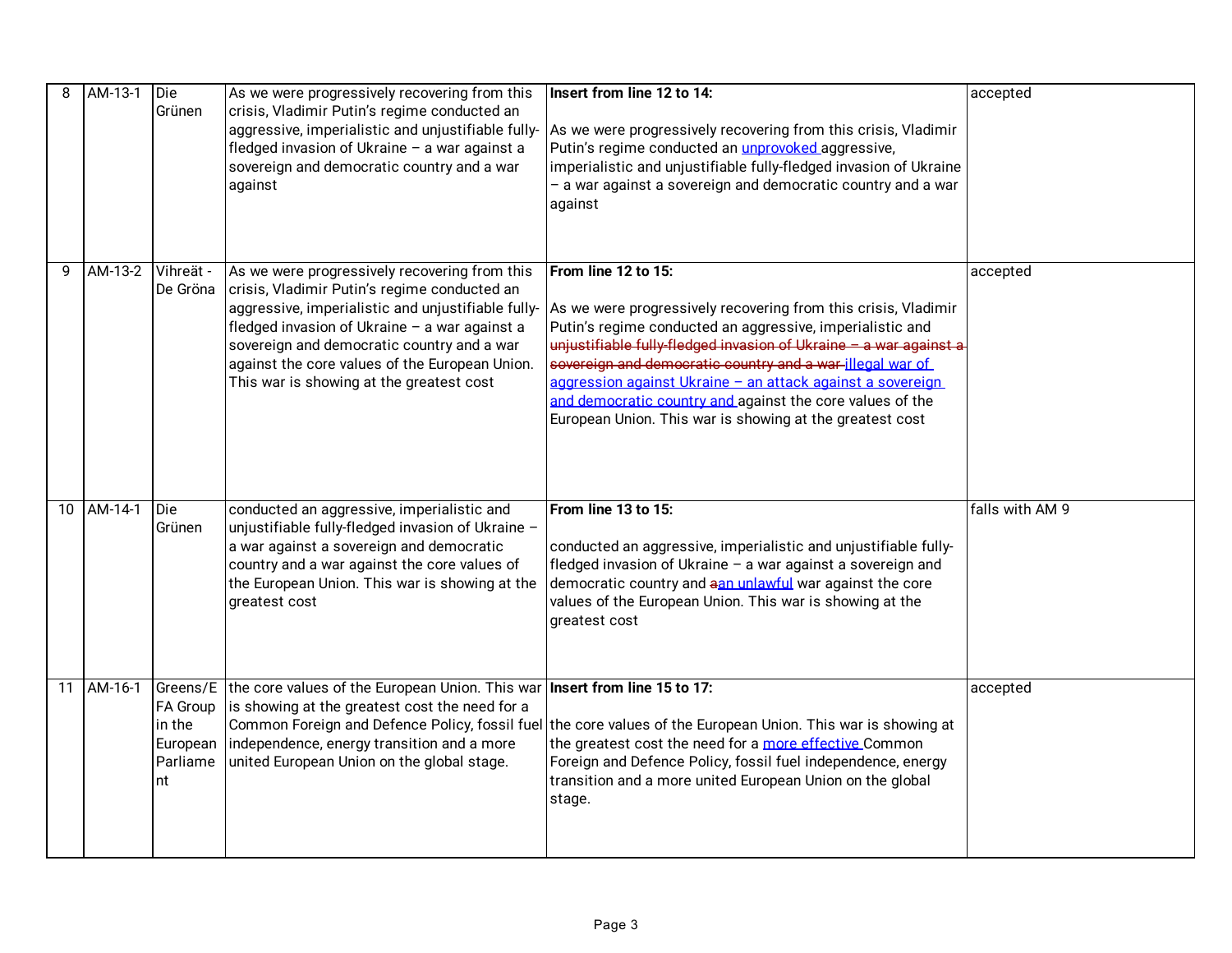| 12 AM-16-2 Partido |               | the core values of the European Union. This war From line 15 to 18: |                                                                                                              | discuss in next CAS session with |
|--------------------|---------------|---------------------------------------------------------------------|--------------------------------------------------------------------------------------------------------------|----------------------------------|
|                    | Ecologist     | is showing at the greatest cost the need for a                      |                                                                                                              | tabling party                    |
|                    | a Os          |                                                                     | Common Foreign and Defence Policy, fossil fuel the core values of the European Union. This war is showing at |                                  |
|                    | <b>Verdes</b> | independence, energy transition and a more                          | the greatest cost the need for a Common Foreign and Defence-                                                 |                                  |
|                    |               | united European Union on the global stage.                          | Policy, fossil fuel and other energy sources independence,                                                   |                                  |
|                    |               |                                                                     | energy transition, food sovereignty and a more united European                                               |                                  |
|                    |               |                                                                     | Union on the global stage.                                                                                   |                                  |
|                    |               |                                                                     |                                                                                                              |                                  |
|                    |               |                                                                     |                                                                                                              |                                  |
|                    |               |                                                                     |                                                                                                              |                                  |
|                    |               |                                                                     |                                                                                                              |                                  |
|                    |               |                                                                     |                                                                                                              |                                  |
|                    |               |                                                                     |                                                                                                              |                                  |
|                    |               |                                                                     |                                                                                                              |                                  |
|                    |               |                                                                     |                                                                                                              |                                  |
|                    |               |                                                                     |                                                                                                              |                                  |
|                    |               |                                                                     |                                                                                                              |                                  |
|                    |               |                                                                     |                                                                                                              |                                  |
|                    |               |                                                                     |                                                                                                              |                                  |
|                    |               |                                                                     |                                                                                                              |                                  |
|                    |               |                                                                     |                                                                                                              |                                  |
|                    |               |                                                                     |                                                                                                              |                                  |
|                    |               |                                                                     |                                                                                                              |                                  |
|                    |               |                                                                     |                                                                                                              |                                  |
|                    |               |                                                                     |                                                                                                              |                                  |
|                    |               |                                                                     |                                                                                                              |                                  |
|                    |               |                                                                     |                                                                                                              |                                  |
|                    |               |                                                                     |                                                                                                              |                                  |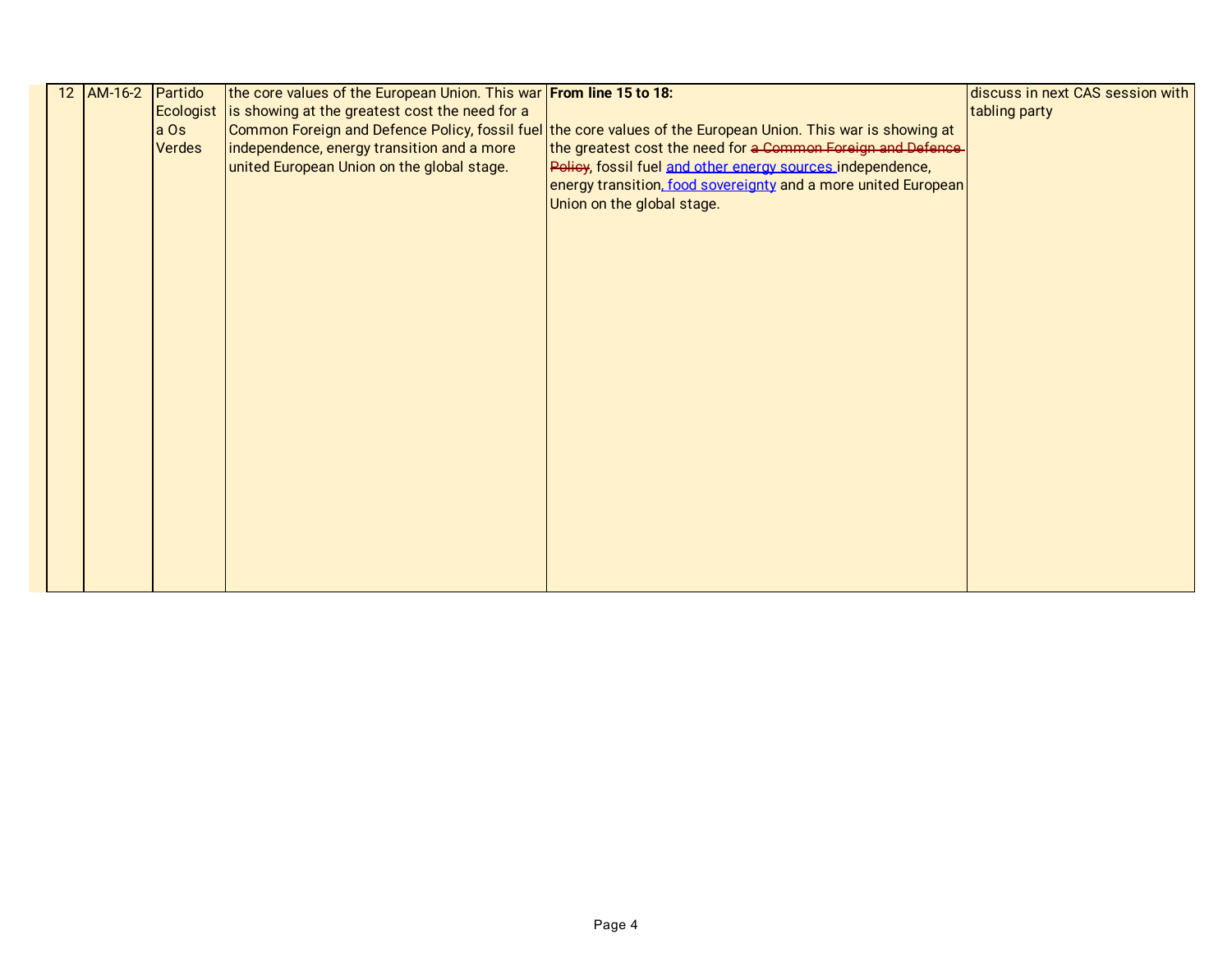| 13 AM-17-1 Bündnis | 90/Die<br>Grünen             | the need for a Common Foreign and Defence<br>Policy, fossil fuel independence, energy<br>the global stage.                                                                                                                                                 | Insert from line 16 to 18:<br>transition and a more united European Union on the need for a Common Foreign and Defence Policy, fossil fuel<br>independence, energy transition and a more united and<br>stronger European Union on the global stage.                                                                                                                                                                                                                                                                                   | accepted |
|--------------------|------------------------------|------------------------------------------------------------------------------------------------------------------------------------------------------------------------------------------------------------------------------------------------------------|---------------------------------------------------------------------------------------------------------------------------------------------------------------------------------------------------------------------------------------------------------------------------------------------------------------------------------------------------------------------------------------------------------------------------------------------------------------------------------------------------------------------------------------|----------|
|                    |                              | European Union. This powerful choice, that<br>Ukrainians have repeatedly expressed, reminds<br>us of what the European project is, how much<br>the values on which it has been built matter,<br>and how these need to be defended and<br>reinforced daily. | Insert from line 23 to 26:<br>European Union. This powerful choice, that Ukrainians have<br>repeatedly expressed, reminds us of what the European project<br>is, how much the values and principles on which it has been<br>built matter, and how these need to be defended and<br>reinforced daily, both inside the EU and in EU's extneral<br>actions. In today's fast-changing geopolitical environment the<br>EU needs to become strategically more aunotnous to lower<br>dependencies and defend EU citizens interests globally. |          |
| 14 AM-28-1         | Groen                        | It reminds us why it is so important that the EU<br>becomes stronger, more efficient, more united.                                                                                                                                                         | Delete from line 26 to 28:<br>It reminds us why it is so important that the EU becomes<br>stronger, more efficient, more united.                                                                                                                                                                                                                                                                                                                                                                                                      | declined |
| 15 AM-46-1         | Miljöparti<br>et de<br>gröna | We welcome the conclusions of the Conference<br>on the Future of Europe and the clear ambition<br>that citizens have shown to move Europe<br>towards a green, social                                                                                       | From line 44 to 46:<br>We welcome thedo in general welcome the conclusions of the<br>Conference on the Future of Europe and the clear ambition<br>that citizens have shown to move Europe towards a green,<br>social                                                                                                                                                                                                                                                                                                                  | declined |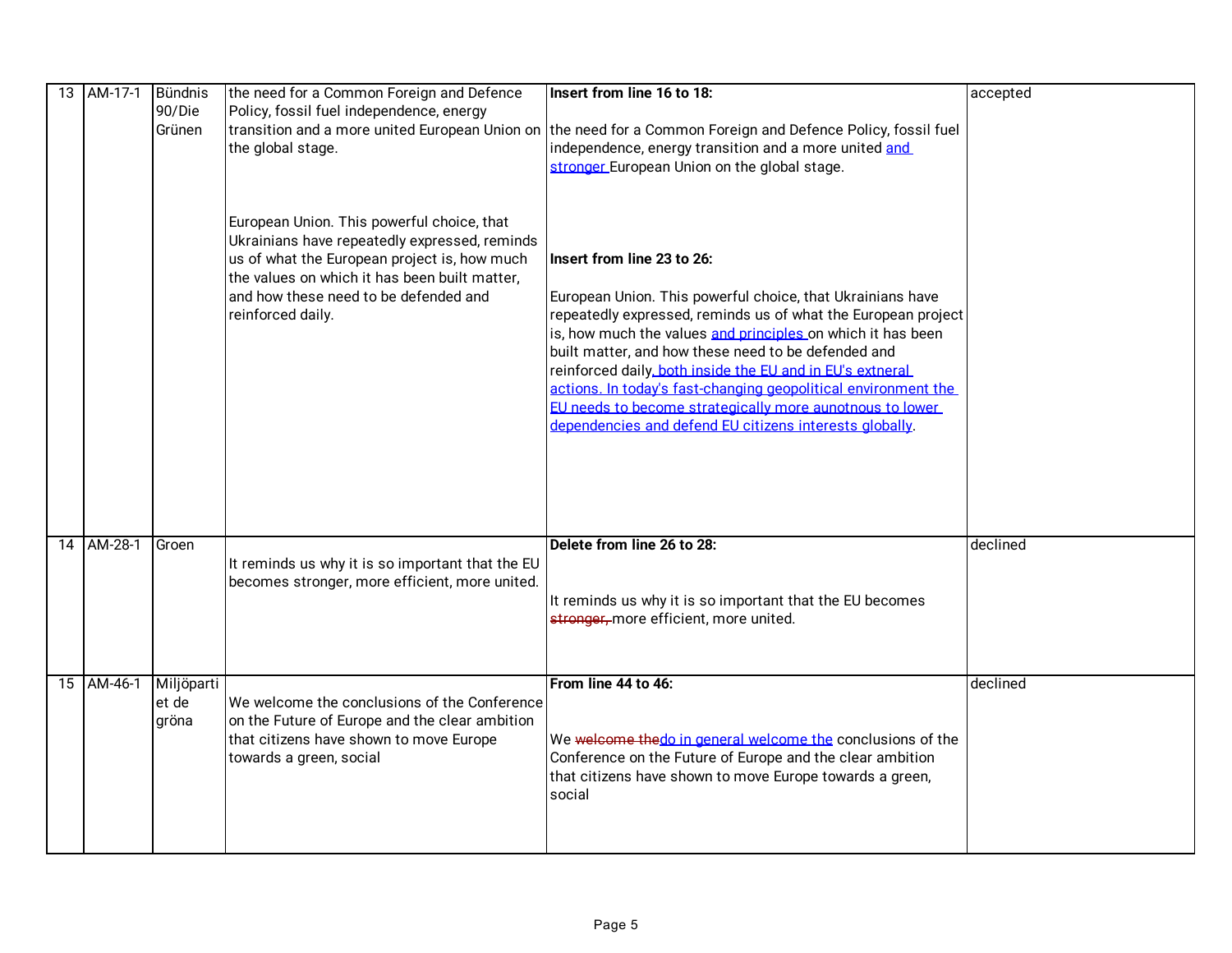| 16 | AM-55-1    | Partido<br>Ecologist<br>a Os<br><b>Verdes</b> | Democratic changes like the end of unanimity,<br>i.e. the abolition of vetoes, the introduction of<br>transnational lists, the strengthening of<br>transparency in decision-making, and a broader<br>right of access to          | Delete from line 54 to 56:<br>Democratic changes like the end of unanimity, i.e. the-<br>abolition of vetoes, the introduction of transnational lists, the<br>strengthening of transparency in decision-making, and a<br>broader right of access to                                               | to be discussed in next CAS with<br>tabling party |
|----|------------|-----------------------------------------------|----------------------------------------------------------------------------------------------------------------------------------------------------------------------------------------------------------------------------------|---------------------------------------------------------------------------------------------------------------------------------------------------------------------------------------------------------------------------------------------------------------------------------------------------|---------------------------------------------------|
|    | 17 AM-55-2 | Vihreät -<br>De Gröna                         | Democratic changes like the end of unanimity,<br>i.e. the abolition of vetoes, the introduction of<br>transnational lists, the strengthening of                                                                                  | From line 54 to 55:<br>Democratic Introducing democratic changes like the end of<br>unanimity, i.e. the abolition of vetoes, the introduction of<br>transnational lists, the strengthening of                                                                                                     | accepted                                          |
| 18 | AM-56-1    | Miljöparti<br>et de<br>gröna                  | Democratic changes like the end of unanimity,<br>i.e. the abolition of vetoes, the introduction of<br>transnational lists, the strengthening of<br>transparency in decision-making, and a broader<br>right of access to          | Delete from line 54 to 56:<br>Democratic changes like the end of unanimity, i.e. the<br>abolition of vetoes, the introduction of transnational lists, the<br>strengthening of transparency in decision-making, and a<br>broader right of access to                                                | withdrawn                                         |
|    | 19 AM-56-2 | EGP                                           | Democratic changes like the end of unanimity,<br>Committe i.e. the abolition of vetoes, the introduction of<br>transnational lists, the strengthening of<br>transparency in decision-making, and a broader<br>right of access to | Insert from line 54 to 56:<br>Democratic changes like the end of unanimity, i.e. the<br>abolition of vetoes, right of legislative initiative for the EP. the<br>introduction of transnational lists, the strengthening of<br>transparency in decision-making, and a broader right of access<br>to | accepted                                          |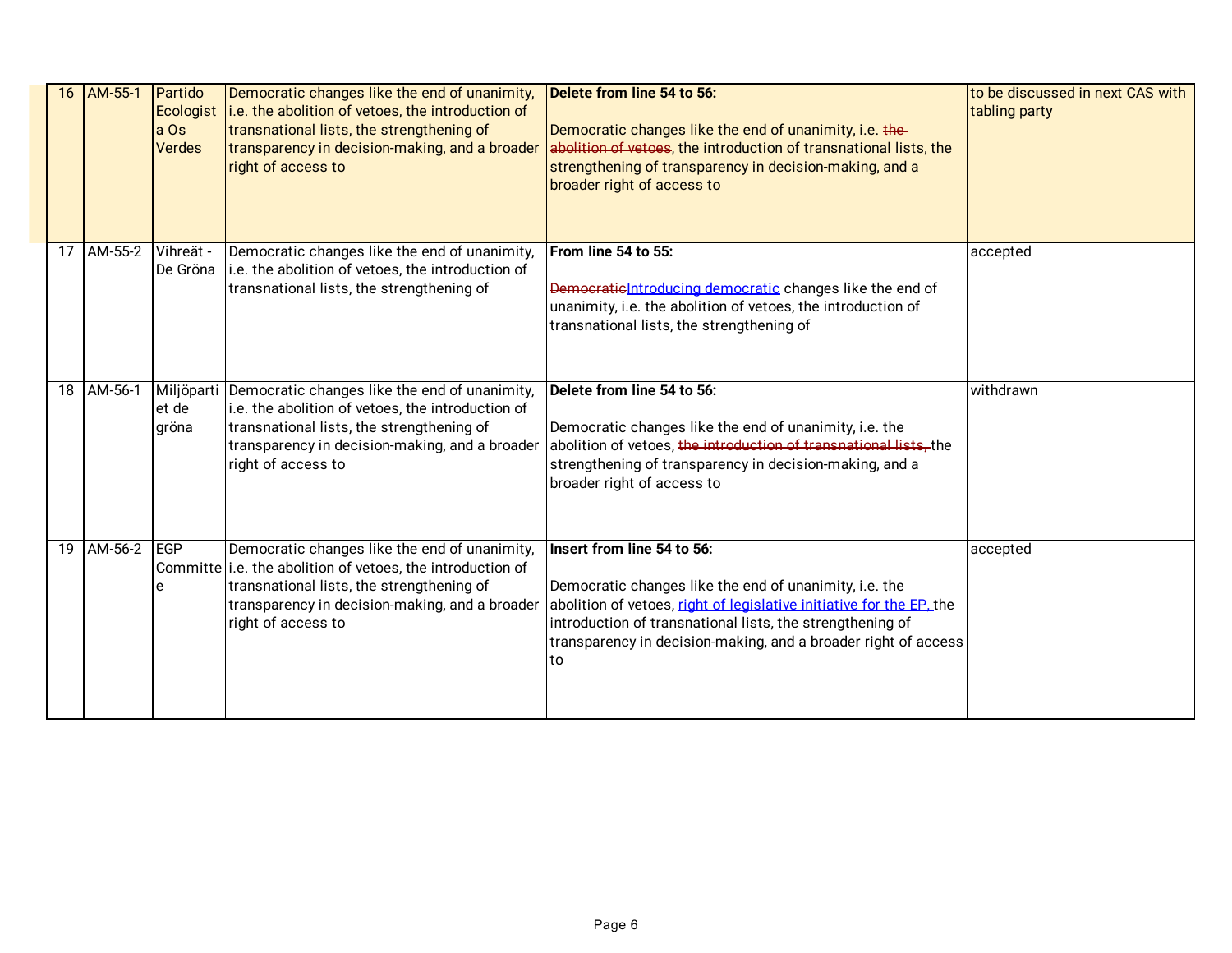| 20              | AM-58-1   | Miljöparti<br>et de<br>gröna | transparency in decision-making, and a broader   Insert from line 56 to 57:<br>right of access to documents, in particular in<br>Council:                                      | transparency in decision-making, and a broader right of access<br>to documents, in particular in Council; in addition to the right<br>to take legal action against Council decisions that violate EU<br>law, in accordance with the Århus Convention: | withdrawn (was not part of<br>citizens' proposals of CoFE) |
|-----------------|-----------|------------------------------|--------------------------------------------------------------------------------------------------------------------------------------------------------------------------------|-------------------------------------------------------------------------------------------------------------------------------------------------------------------------------------------------------------------------------------------------------|------------------------------------------------------------|
| 21              | $AM-59-1$ | Miljöparti<br>et de<br>gröna | Independence from oil and gas imports by<br>replacing them with renewable energies by<br>Speeding up the green transition, in particular<br>through more European investments; | From line 58 to 60:<br>Independence from gas and oil and gaspuclear related imports<br>by replacing them with renewable energies renewables by<br>Speeding up the green transition, in particular through more<br>European investments;               | withdrawn (was not part of<br>citizens' proposals of CoFE) |
| $\overline{22}$ | AM-59-2   | Vihreät -<br>De Gröna        | Independence from oil and gas imports by<br>replacing them with renewable energies by<br>Speeding up the green transition, in particular<br>through more European investments; | From line 58 to 60:<br>Independence Accomplishing independence from oil and gas<br>imports by replacing them with renewable energies by<br>Sspeeding up the green transition, in particular through more<br>European investments;                     | accepted                                                   |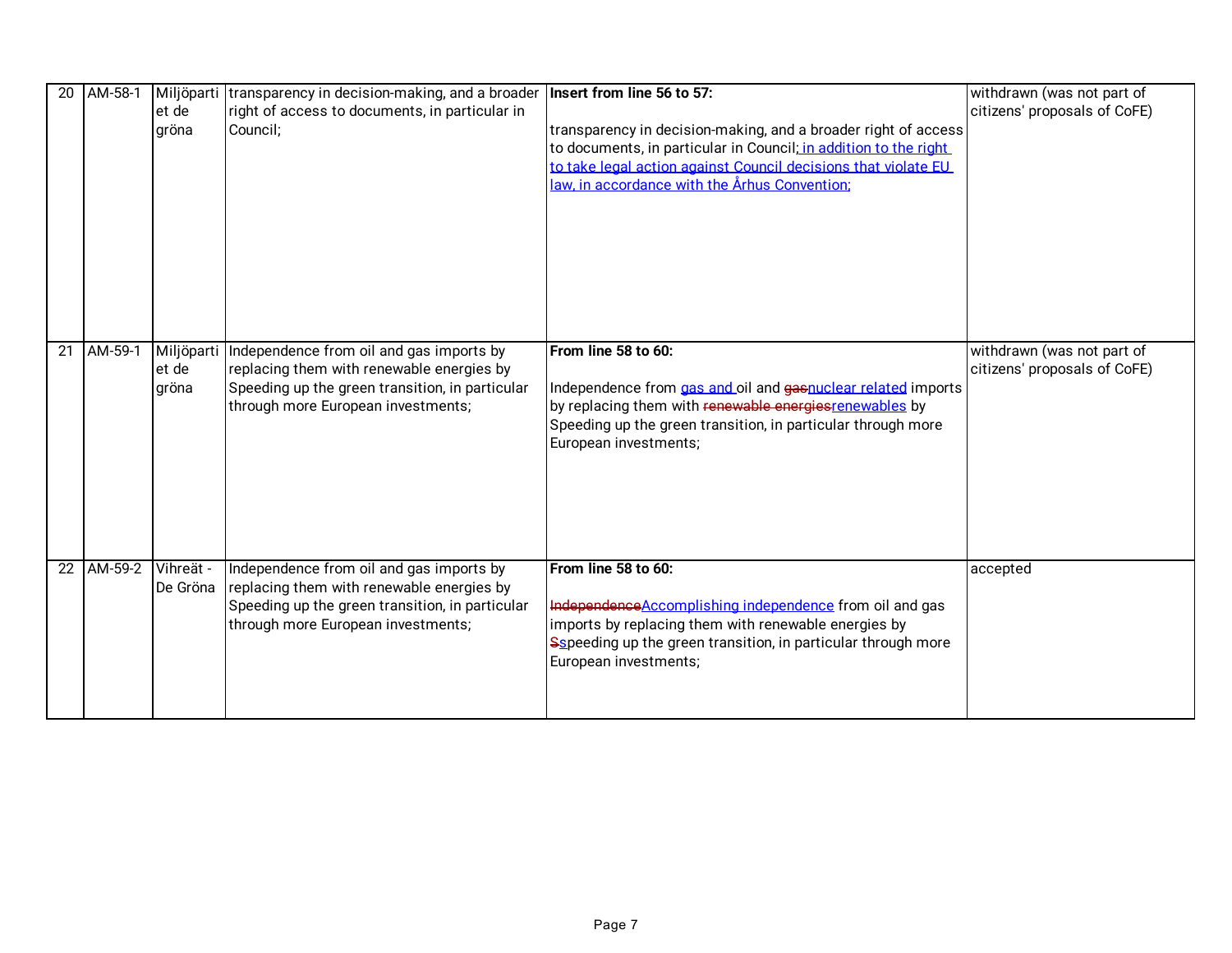| 23 | AM-61-1    | Bündnis<br>90/Die<br>Grünen | European investments;                                                                                                                                  | <b>Insert after line 60:</b><br>Reform of the European fiscal rules, which are the baseline for between DE, BE-Groen, NL<br>the livelihood of millions of European citizens, and a<br>functioning and prosperous economy. The stability and growth<br>pact must function for all countries and provide the necessary<br>tools and means to invest in decarbonization, digitalization.<br>good labour, an affordable health system, security and clean<br>energy systems, etc.<br>Our common European fiscal and economic framework must<br>work for the people and be democratic. Modernizing our fiscal<br>rules is also a necessity to strengthen European souvereignty.<br>and the ability to act and to further strengthen the<br>international role of the euro. | Confirm AM with CAS 4:<br>Reflection to not change the text                                                                                      |
|----|------------|-----------------------------|--------------------------------------------------------------------------------------------------------------------------------------------------------|-----------------------------------------------------------------------------------------------------------------------------------------------------------------------------------------------------------------------------------------------------------------------------------------------------------------------------------------------------------------------------------------------------------------------------------------------------------------------------------------------------------------------------------------------------------------------------------------------------------------------------------------------------------------------------------------------------------------------------------------------------------------------|--------------------------------------------------------------------------------------------------------------------------------------------------|
|    | 24 AM-62-1 | Vihreät -<br>De Gröna       | Right to affordable energy, to access to the<br>internet, to minimum social standards,<br>including minimum pensions, access to social<br>housing when | From line 61 to 62:<br>RightGuaranteeing the right to affordable energy, to access to<br>the internet, to minimum social standards, including minimum<br>pensions, access to social housing when                                                                                                                                                                                                                                                                                                                                                                                                                                                                                                                                                                      | accepted                                                                                                                                         |
| 25 | AM-69-1    | Vihreät -<br>De Gröna       | Guaranteeing that large companies should be<br>taxed properly, tax havens in the EU should be<br>abolished;                                            | Insert from line 68 to 69:<br>Guaranteeing that large companies should be taxed properly,<br>and striving towards that tax havens in the EU should be<br>abolished;                                                                                                                                                                                                                                                                                                                                                                                                                                                                                                                                                                                                   | Compromise amendment found:<br><b>Guaranteeing that large</b><br>companies are properly taxed<br>and that tax heavens are<br>abolished in the EU |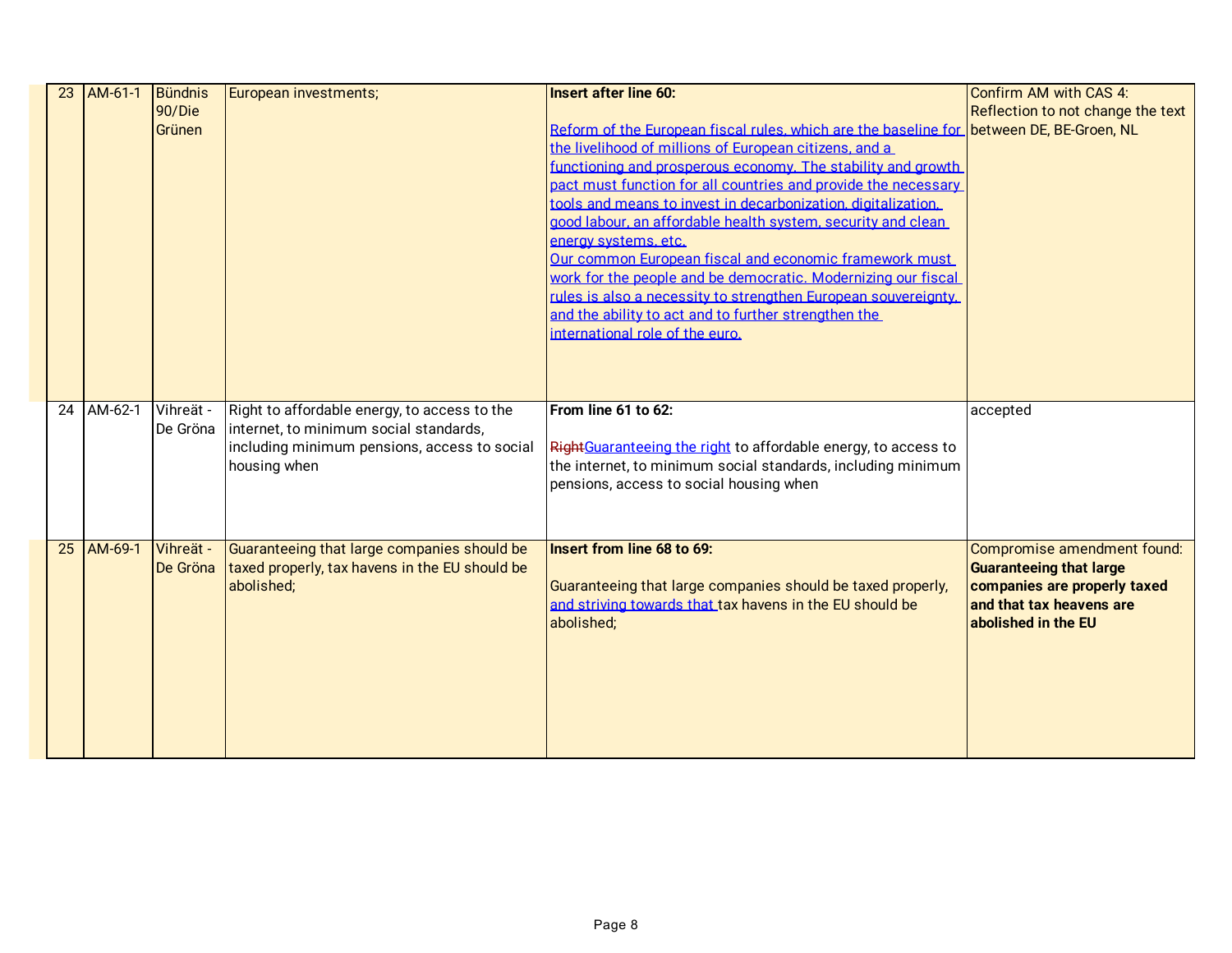| 26 | AM-70-1 | Vihreät -<br>De Gröna               | the EU should be abolished; The Rule of Law<br>should be protected more effectively, including<br>by making the EU Charter of Fundamental<br>Rights universally applicable and                                                                                  | From line 69 to 71:<br>Securing the more effective protection of The Rule of Law<br>should be protected more effectively, including by making the<br>EU Charter of Fundamental Rights universally applicable and                                                                                                                                                                                                                                                                                      | accepted |
|----|---------|-------------------------------------|-----------------------------------------------------------------------------------------------------------------------------------------------------------------------------------------------------------------------------------------------------------------|-------------------------------------------------------------------------------------------------------------------------------------------------------------------------------------------------------------------------------------------------------------------------------------------------------------------------------------------------------------------------------------------------------------------------------------------------------------------------------------------------------|----------|
| 27 | AM-73-1 | Vihreät -<br>De Gröna               | enforceable; European Trade agreements with<br>third countries should be in line with the Paris<br>Agreement and address serious human rights<br>issues. Trade should                                                                                           | From line 72 to 74:<br>Making sure that European Trade agreements with third<br>countries should beare in line with the Paris Agreement and<br>address serious human rights issues. Trade should                                                                                                                                                                                                                                                                                                      | accepted |
| 28 | AM-80-1 | Europe<br>Ecologie -                | created innovative tools for citizens'<br>participation and for inclusive deliberation. It<br>Les Verts has demonstrated that building more<br>democratic and accountable institutions<br>requires the introduction of new instruments<br>for the participation | From line 78 to 80:<br>created innovative tools for citizens' participation and for<br>inclusive deliberation. It has demonstrated that building more<br>democratic-and, accountable and effective institutions<br>requires the introduction of new instruments for the<br>participation                                                                                                                                                                                                              | accepted |
| 29 | AM-83-1 | n of<br>Young<br>European<br>Greens | Federatio of citizens in EU decision-making.<br>As the Conference on the Future of Europe<br>nears its end, the European Greens:                                                                                                                                | Insert from line 81 to 83:<br>of citizens in EU decision-making.<br>We welcome the Conference's efforts to engage young people<br>directly in its activities. However, it is important this input is<br>not forgotten. Youth engagement must not be a superficial act<br>or void of political power but rather the EU must continue to<br>engage voung people directly into its democratic processes<br>and held accountable to this. Young people are not the "next<br>generation" but are here now. | accepted |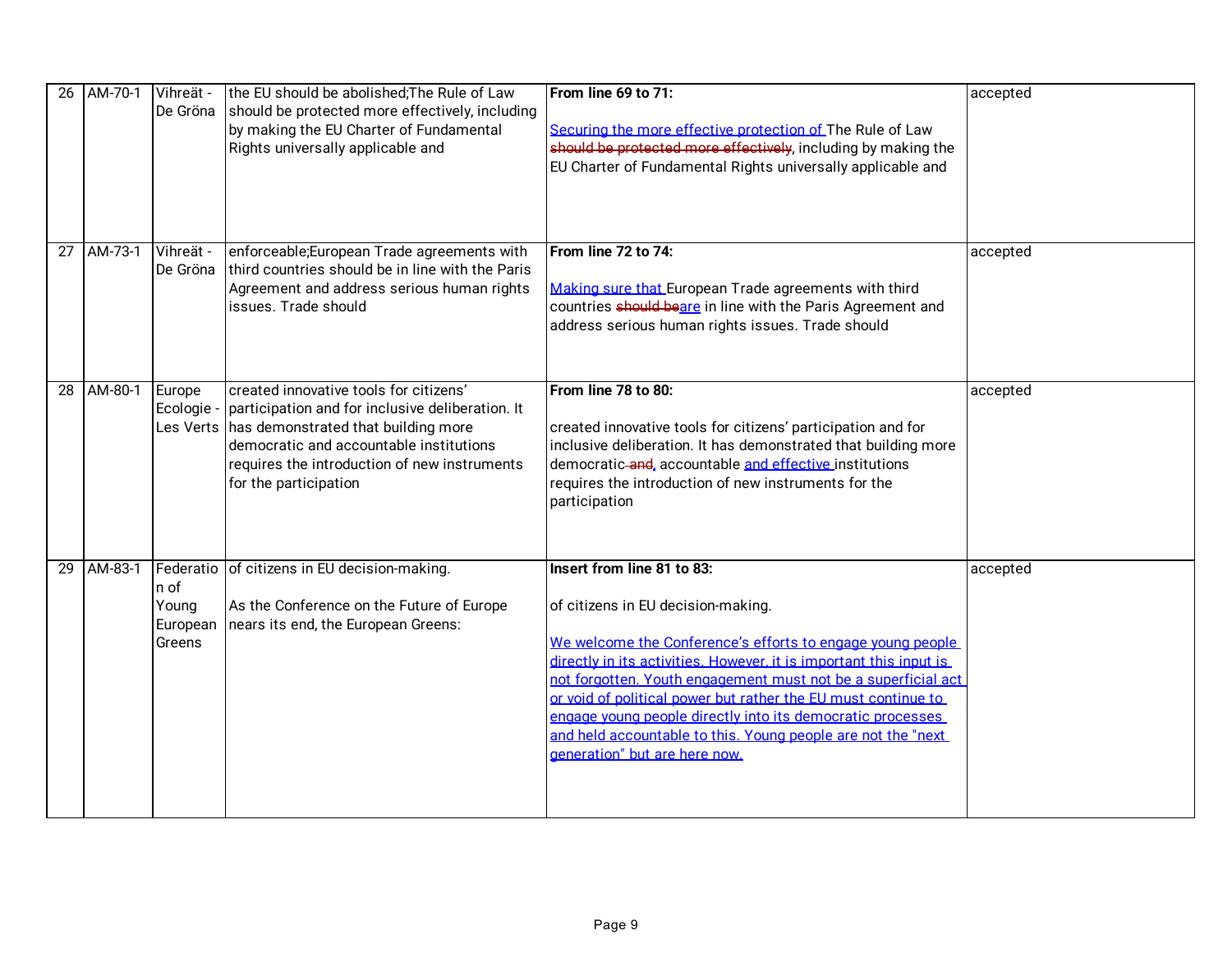| 30 | AM-84-1 | Greens/E<br><b>FA Group</b><br>in the<br>European<br>Parliame<br>nt | As the Conference on the Future of Europe<br>nears its end, the European Greens:                                                                                                                                                                                   | From line 82 to 83:<br>As the Conference on the Future of Europe nearsconcluded its<br>endwork, the European Greens:                                                                                                                 | accepted                  |
|----|---------|---------------------------------------------------------------------|--------------------------------------------------------------------------------------------------------------------------------------------------------------------------------------------------------------------------------------------------------------------|--------------------------------------------------------------------------------------------------------------------------------------------------------------------------------------------------------------------------------------|---------------------------|
| 31 | AM-84-2 | <b>IEGP</b><br>e                                                    | Committe As the Conference on the Future of Europe<br>nears its end, the European Greens:                                                                                                                                                                          | From line 82 to 83:<br>As the Conference on the Future of Europe nearsconcluded its<br>endwork, the European Greens:                                                                                                                 | falls with accepted AM 30 |
| 32 | AM-86-1 | et de<br>gröna                                                      | Miljöparti Call on all responsible institutions, including<br>national governments, to deliver by following up<br>on the clear demands posed by the Conference.                                                                                                    | Delete from line 84 to 85:<br>Call on all responsible institutions, including national<br>governments, to deliver by following up on the clear demands<br>posed by the Conference.                                                   | withdrawn                 |
| 33 | AM-87-1 | Miljöparti<br>et de<br>gröna                                        | Call on all relevant actors to approve the reform Delete from line 86 to 89:<br>of the European electoral law and fully<br>implement it in time to establish a<br>transnational constituency and draw up<br>transnational lists in the 2024 European<br>elections. | Call on all relevant actors to approve the reform of the-<br>European electoral law and fully implement it in time to-<br>establish a transnational constituency and draw up-<br>transnational lists in the 2024 European elections. | withdrawn                 |
| 34 | AM-89-1 | Greens/E<br><b>FA Group</b><br>in the<br>European<br>Parliame<br>nt | electoral law and fully implement it in time to<br>establish a transnational constituency and<br>draw up transnational lists in the 2024<br>European elections.                                                                                                    | Insert from line 87 to 89:<br>electoral law and fully implement it in time to establish a<br>transnational constituency and draw up transnational and<br>gender-balanced lists in the 2024 European elections.                       | accepted                  |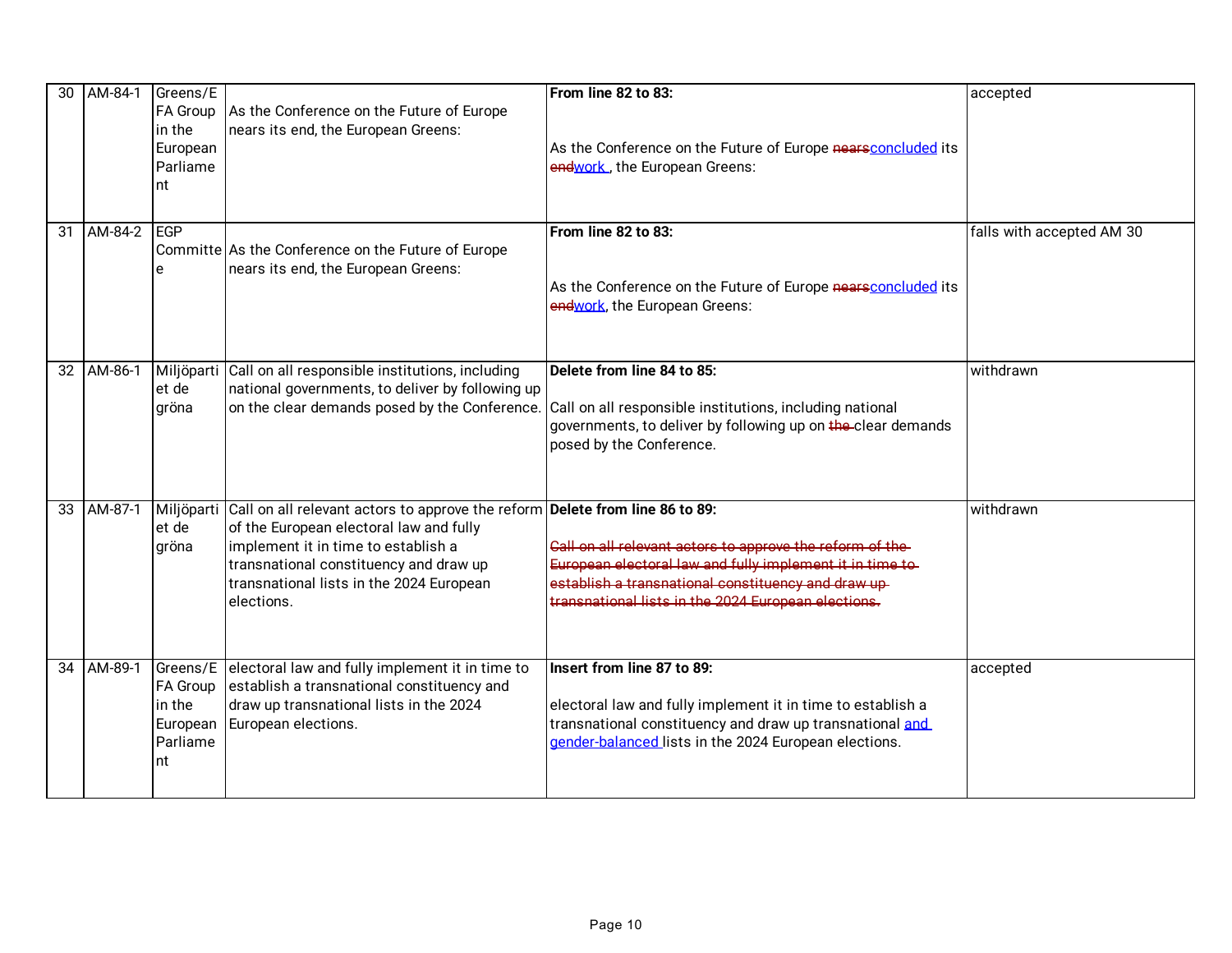| 35              | AM-90-1 | Europa<br>Verde -<br>Verdi         | elections.                                                                                                                                                                                                                                 | <b>Insert after line 89:</b><br>Call on for regular conferences on the future of Europe to<br>systematically involve European citizens in policy decisions at<br>the European level. The frequency and requiarity of these<br>conferences must be established and decided in a clear and<br>repetitive manner.                         | Compromise proposal was sent<br>to the tabling party, approval<br>pending:<br>calls for a permanent citizens'<br>participation mechanism at EU<br>level in order to allow, in a<br>systematic way, that citizens<br>are properly involved in key<br>policy decisions and have real<br>opportunities to influence them                                                             |
|-----------------|---------|------------------------------------|--------------------------------------------------------------------------------------------------------------------------------------------------------------------------------------------------------------------------------------------|----------------------------------------------------------------------------------------------------------------------------------------------------------------------------------------------------------------------------------------------------------------------------------------------------------------------------------------|-----------------------------------------------------------------------------------------------------------------------------------------------------------------------------------------------------------------------------------------------------------------------------------------------------------------------------------------------------------------------------------|
| 36              | AM-90-2 | <b>Bündnis</b><br>90/Die<br>Grünen | elections.                                                                                                                                                                                                                                 | <b>Insert after line 89:</b><br>Call on all responsible institutions, especially national<br>governments, and on all relevant actors to make sure the<br>conference on the future of Europe will lead to a constituent<br>convention aiming to develop a federal European republic.<br>based on the Charter of the Fundamental rights. | accepted                                                                                                                                                                                                                                                                                                                                                                          |
| $\overline{37}$ | AM-91-1 | Die<br>Grünen                      | As numerous demands require Treaty change<br>to be implemented, call on the European<br>Parliament to use Article 48 of the Treaty on<br>the European Union to start a Treaty change<br>procedure via a European Convention and call<br>on | From line 90 to 92:<br>As numerous demands require Treaty change to be-<br>implemented, call on the European Parliament<br>We welcome the European Parliament call to use Article 48 of<br>the Treaty on the European Union to start a Treaty change<br>procedure via a European Convention and call on                                | Accepted COMP 37&38: As<br>numerous demands require<br>Treaty change to be<br>implemented, welcomes the<br>European Parliament readiness<br>to trigger Article 48 procedure,<br>call for on the European<br>Parliament to swiftly activate it<br>in order to start the Treaty<br>change procedure via a European<br>Convention and call on the EU<br>Member States to support it. |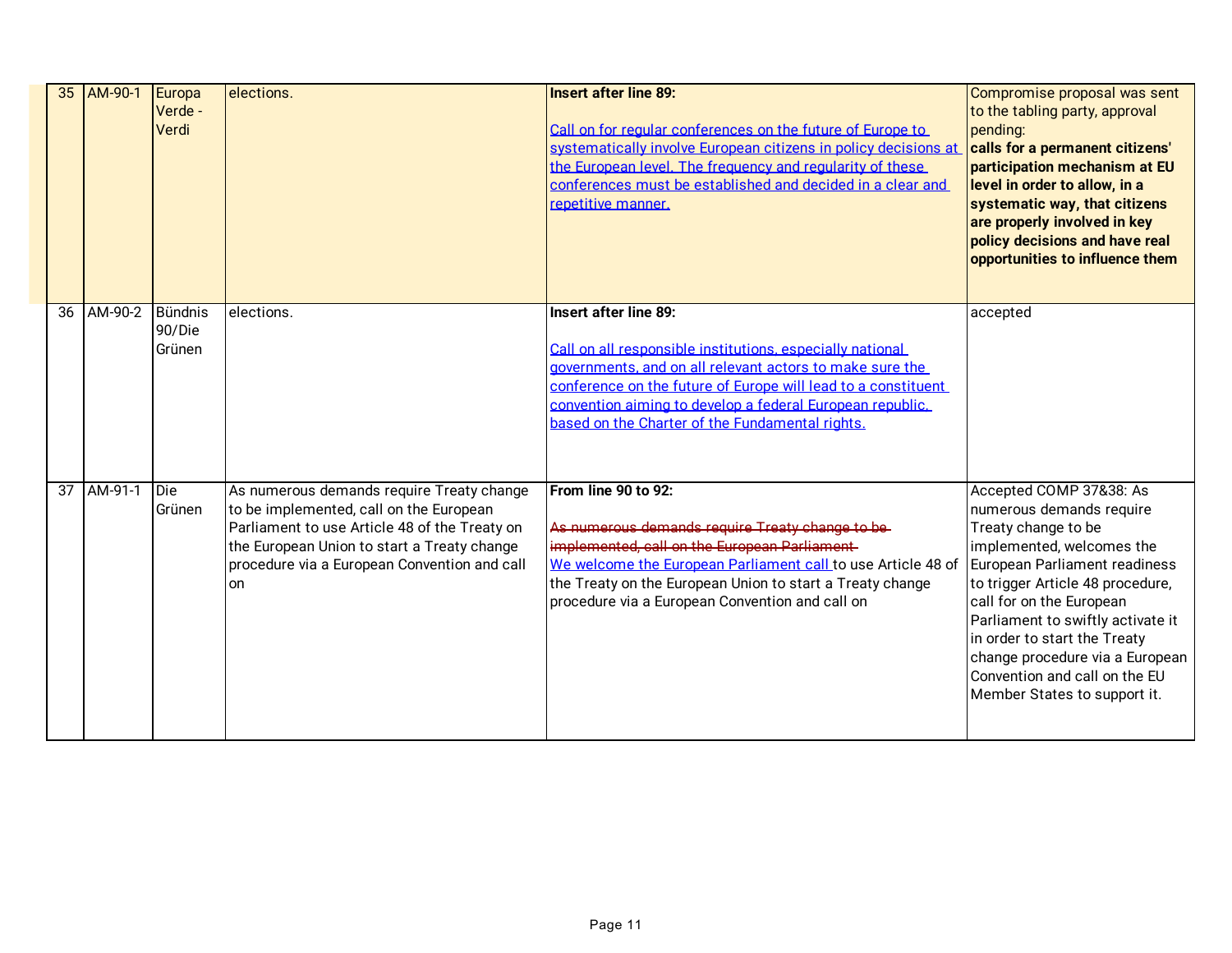| 38 | AM-91-2 | Bündnis<br>90/Die<br>Grünen  | As numerous demands require Treaty change<br>to be implemented, call on the European<br>Parliament to use Article 48 of the Treaty on<br>the European Union                                                                | Insert from line 90 to 91:<br>As numerous demands require Treaty change to be<br>implemented, call on <b>EU Member States to support a Treaty</b><br>Change and call the European Parliament to use Article 48 of<br>the Treaty on the European Union                |                  |
|----|---------|------------------------------|----------------------------------------------------------------------------------------------------------------------------------------------------------------------------------------------------------------------------|----------------------------------------------------------------------------------------------------------------------------------------------------------------------------------------------------------------------------------------------------------------------|------------------|
|    |         |                              |                                                                                                                                                                                                                            |                                                                                                                                                                                                                                                                      | See COMP 37 & 38 |
| 39 | AM-95-1 | Miljöparti<br>et de<br>gröna | Commit to base our work in our common<br>manifesto for the 2024 European elections on<br>the demands formulated by the citizens in the<br>Conference on the Future of Europe.                                              | Delete from line 94 to 96:<br>Commit to base our work in our common manifesto for the<br>2024 European elections on the demands formulated by the-<br>citizens in the Conference on the Future of Europe.                                                            |                  |
|    |         |                              |                                                                                                                                                                                                                            |                                                                                                                                                                                                                                                                      | withdrawn        |
| 40 | AM-95-2 | Groen                        | Commit to base our work in our common<br>manifesto for the 2024 European elections on<br>the demands formulated by the citizens in the<br>Conference on the Future of Europe.                                              | From line 94 to 96:<br>Commit to base our work inin our common manifesto for the<br>2024 European elections en-the EGP will take up a leading role<br>in providing an answer to demands formulated by the citizens<br>in the Conference on the Future of Europe.     |                  |
|    |         |                              |                                                                                                                                                                                                                            |                                                                                                                                                                                                                                                                      | accepted         |
| 41 | AM-98-1 | Miljöparti<br>et de<br>gröna | Call on all Greens elected at the local, regional,<br>national or European level to implement the<br>conclusions of the Conference on the Future of<br>Europe wherever they have the capacity to do<br>so, and to actively | From line 97 to 99:<br>Call on all Greens elected at the local, regional, national or<br>European level Europeanlevel to implement therelevant<br>conclusions of the Conference on the Future of Europe<br>wherever they have the capacity to do so, and to actively |                  |
|    |         |                              |                                                                                                                                                                                                                            |                                                                                                                                                                                                                                                                      | withdrawn        |